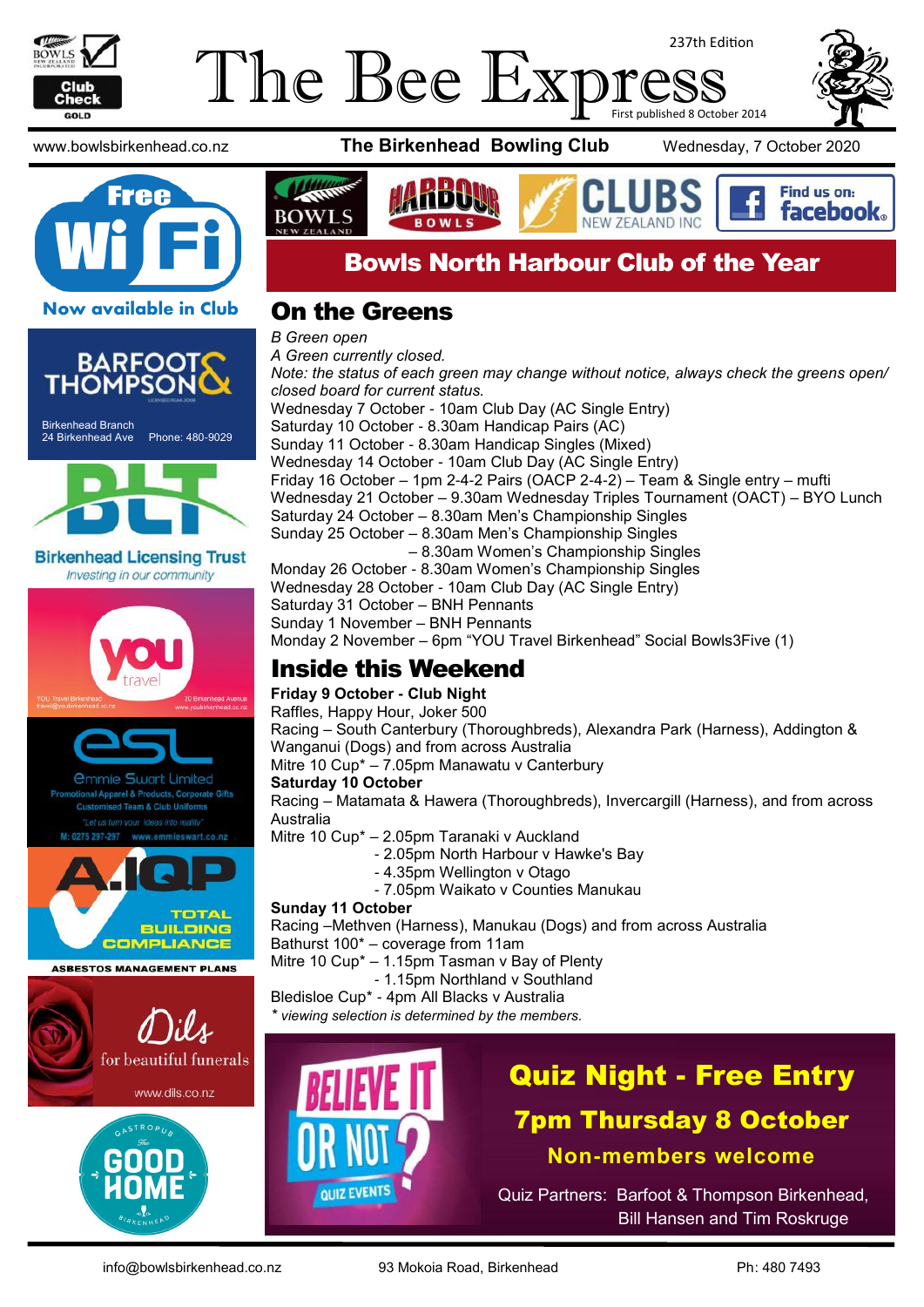www.bowlsbirkenhead.co.nz **The Birkenhead Bowling Club** Wednesday, 7 October 2020

**Tuesday 3 November**

**@ Birkenhead Bowling Club**

**Stuie's Punters Bar &**

**Winning Post Lounge**





#### *IRAU* **HEELS ON**

155 Wairau Road ph: 444 5756 www.wheelsonwairau.co.nz













Investing in our community



### Markers Please

Markers are required this Sunday for Handicap Singles. Two options: 2 games morning or 2 games afternoon. If you are able to assist names on the white board in the Club

### Yeah, Level 1

Auckland is moving to Alert Level 1 at midnight tonight.

Tomorrow, Thursday there will be no restrictions on group or gathering sizes which means we can welcome back our guests/visitors, members of other clubs with reciprocal rights and children. The Members Draw will recommence next Wednesday 14 October with \$45 & \$500 on offer.

Common sense and advice from the Ministry of Health indicates that we should all continue to contact trace upon entering the club, as well as ensuring we wash our hands frequently and stay at home if experiencing any flu-like symptoms.

## Prize-giving with a difference

Prizing giving 2019-2020 finally got underway last Friday with Past President John Croy and President Randall successful pulling off their double act. "The Most Improved Junior" went to Chad Nathan while the "Presidents Cup" was posthumously awarded to Carole Fredrick, Fredrick's daughter Lee had travelled up from Rotorua to collect the award on behalf of her mother. Of note Fredrick is only the second female recipient of this award after Emmie Swart was awarded it back in 2012-2013. The "Dave Harper Memorial" was not presented.

Covid restrictions had forced the Bowls North Harbour Prize-giving and Awards event off the calendar with the badges, bars and certificates sent out to the clubs to handout to their respective winners. Birkenhead decided to included it in their prize-giving, although the actually trophies were not available to be presented.

Gary Stevens presented Birkenhead's Bowls North Harbour representatives with their badges. Our honoured guest for the evening was Bowls North Harbour President Maureen Taylor, presenting Ruth Lynch with her fourth bar (25 Centre titles), Terry Moverley Administer of the Year, Garry Moverley Umpire of the Year. This year the Bowls North Harbour Presidents Cup went to Terry Moverley, Taylor praised Moverley's outstanding contribution to the success of the inaugural Bowls North Harbour NZ Masters held back in February. To top the evening off Taylor presented Past President John Croy and Chairperson Emmie Swart with the certificate for Bowls North Harbour Club of the Year 2019- 20 to a rousing .applause that only Birkenhead can do.

## Indoor Bowls – Final Night

Level 3 postponed the final night of our Social Indoor Bowls League. Now we are back in Level 1 we can precede. Monday 12 October, 6.15pm for a 6.30pm start, Prize-giving and a meal to follow.

# **Housie! - Thursday 15 October Caller: Kevin "Scratchy" George Cash Prizes First Game 7pm Housie cards only \$1 per card** Further info ph: 0275 297297, Entry restricted to 18 years and over

*Housie! the third Thursday in the month*

info@bowlsbirkenhead.co.nz 93 Mokoia Road, Birkenhead Ph: 480 7493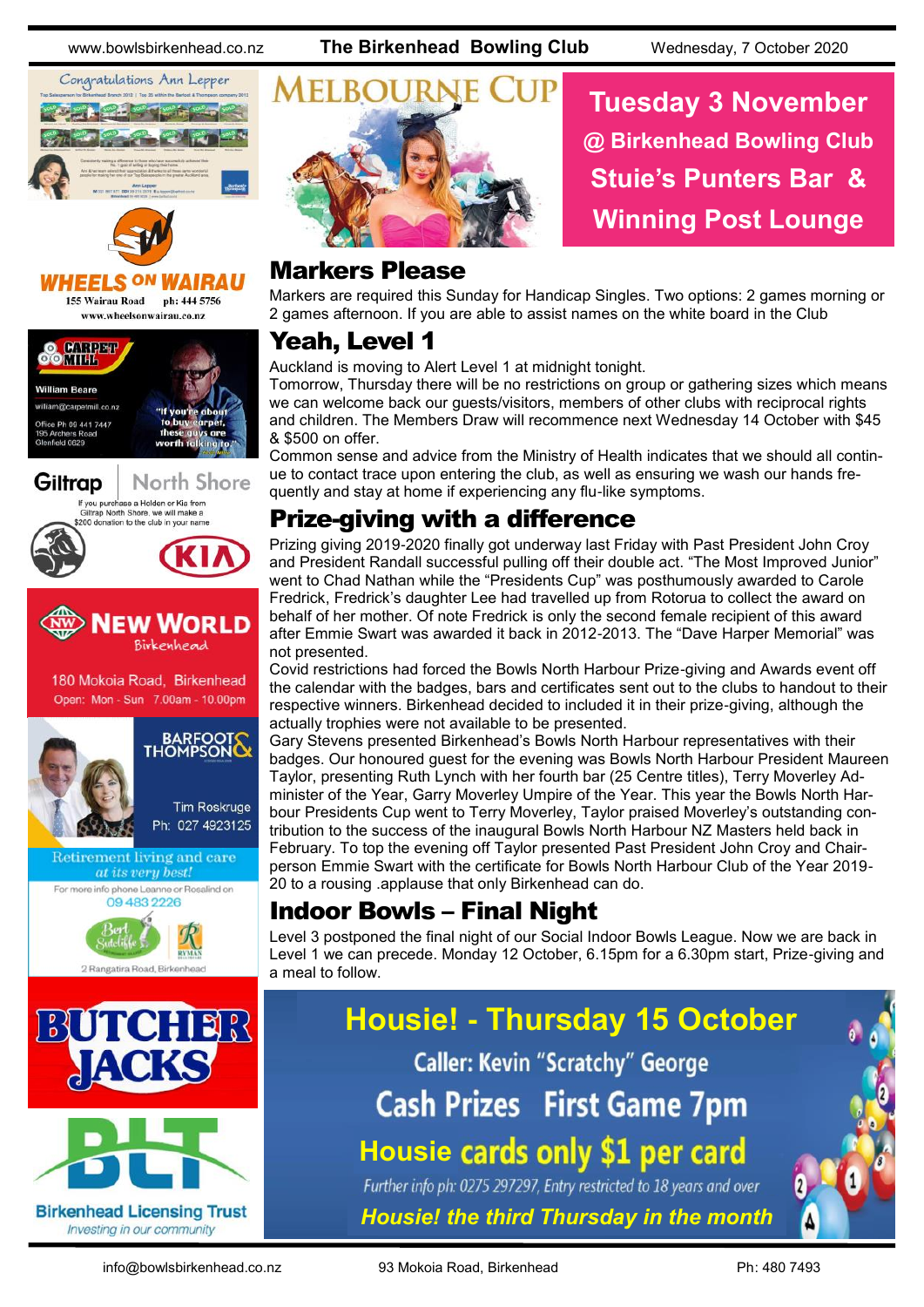www.bowlsbirkenhead.co.nz **The Birkenhead Bowling Club** Wednesday, 7 October 2020



## **Saturday 10 October - 8.30am Handicap Pairs (AC) Sunday 11 October - 8.30am Handicap Singles (Mixed)**

*Entries close for both Club only events 5pm Thursday 8 October*

### 24 Birkenhead Ave Phone: 480-9029 **Allan Meekings Opens Season**

What originally was the earliest opening ever of the Club, at the third attempt was possibly the latest opening ever with the Club's Opening Day finally getting under way at 9am last Saturday with 30 members out on the green chasing the Allan Meekings Memorial Trophy. Triples the order of the day and after three games our winners were found, in first place John Hannan, Gary Wallace, Lionel Drew (s) with 3 wins. Colin Godfrey, Lauranne Croot, Merv Garred (s) came in runners-up with 2 wins but beating the other 2 winners with 24 ends and 45 points for. John Hindmarch's triple with Keith Burgess and Mari Hannan picked up the afternoon prize. The general consensus was the Allan Meekings Memorial Tournament fitted in well as part of Opening Day, we therefore could see it become a regular feature.

The formal part of the day got under way at 4pm with Chairperson Emmie Swart welcoming everyone, Swart has become an old hand at this after five terms as Chairperson and it showed in a polished presentation. First off for the afternoon was Bowls New Zealand Commercial Manager Erin Nurkka wishing everyone well on behalf of Bowls New Zealand. Sitting Elected Member of Parliament for Northcote and member of Birkenhead Bowling Club, Dan Bidois, was next praising the Club and sliding in a few election pushes. Maureen Taylor Bowls North Harbour President thanked the Club and the members that

had contributed to centre events and looked forward to another successful season ahead.

Club Patron Shane Prince and Deputy President of Birkenhead Licencing Trust urged the Club to investigate alternative means of funding and to look within our community to grow the use of our outstanding facilities. Club Patron Dr Jonathan Coleman....... "have just passed a lone Sandy Cleghorn on Verrans Corner

with a NZ first sign"

Our guest speaker, Barbara Cox, the matriarch of New Zealand Football. Spoke about the struggle of women breaking into a male dominated sport. Cox joined a football team in 1973, she was one of the first women in the country to do so. She's still fighting for women in the sport to get the respect they deserve.

As tradition dictates President Randall Watkins has the honour of announcing those he had selected to open the season, "Mick Moodie raise the flag, Colin Godfrey deliver the first jack, Loz Croot straighten the jack, John Hindmarch deliver the first bowl"

The flag went up with ease but it was a



The matriarch of New Zealand Football, Barbara Cox.

different story with the jack, after locating Godfrey it took three attempts to reach a legal length. Hindmarch's first bowl made the length but on an un-played green didn't draw in for the toucher quite as expected but a good start to the season.

Unfortunately due to Covid Level 2 restrictions Birkenhead's legendary afternoon tea was a no-goer this year.

## **Wednesday Tournament (OACT)** - BYO Lunch Wednesday 21 October - 9.30am

e Ph 09 441 7447 eld OR20